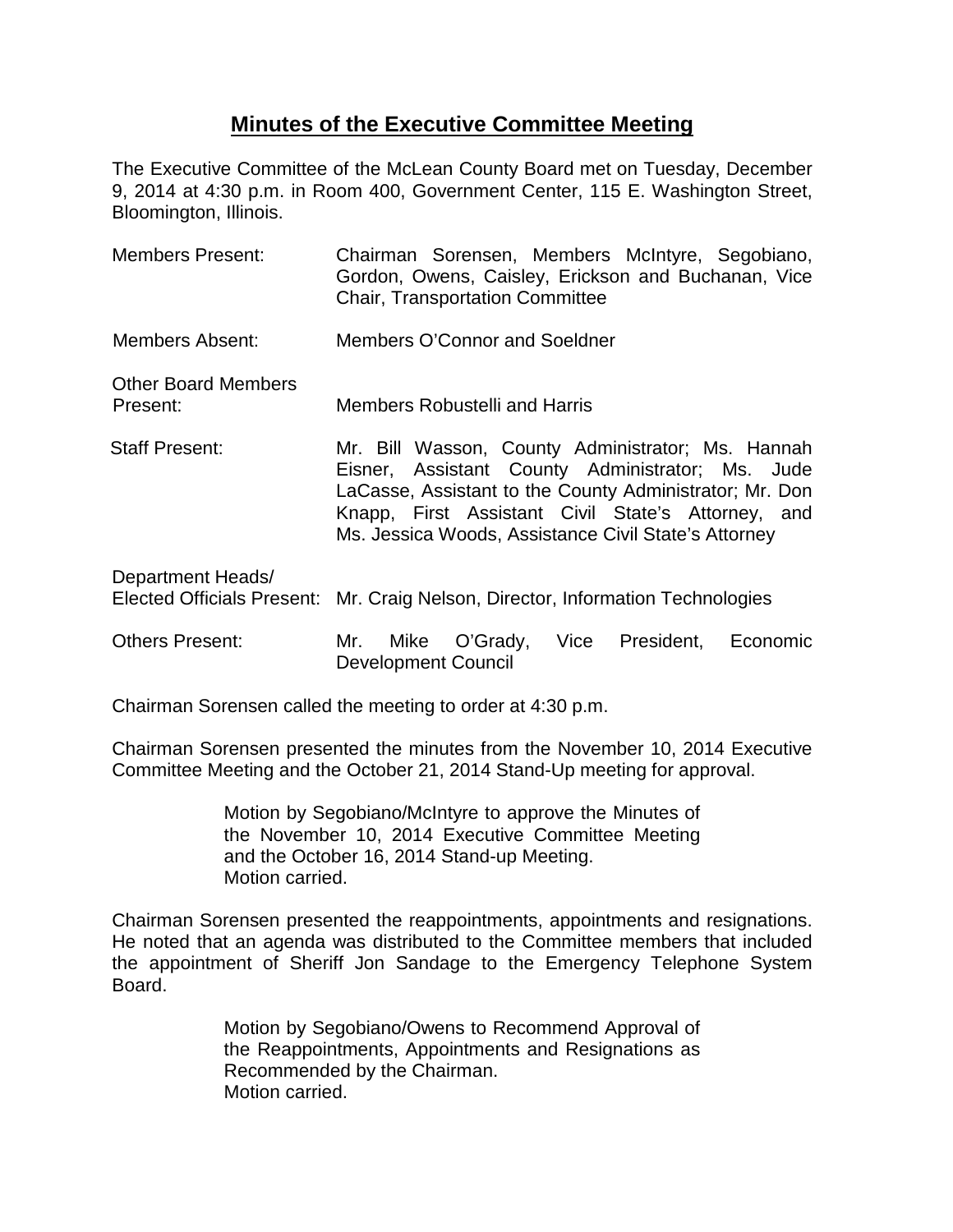Executive Committee Minutes December 9, 2014 Page **2** of **11**

Chairman Sorensen presented a request for approval of an Integrated Justice System Maintenance Renewal – Information Technologies. He noted that Mr. Nelson is here to answer any questions.

> Motion by Segobiano/Gordon to Recommend Approval of an Integrated Justice System Maintenance Renewal – Information Technologies. Motion carried.

Chairman Sorensen presented a request for approval of a Resolution of the McLean County Board establishing an Ordinance Describing and Designating an area located partially within the City of Bloomington, the Town of Normal, the City of Gibson City, County of Ford and Unincorporated McLean County as an Enterprise Zone – County Administrator's Office. He noted that Mr. Mike O'Grady from the EDC is here to answer any questions.

> Motion by Owens/Segobiano to Recommend Approval of a Resolution of the McLean County Board establishing an Ordinance Describing and Designating an area located partially within the City of Bloomington, the Town of Normal, the City of Gibson City, County of Ford and Unincorporated McLean County as an Enterprise Zone – County Administrator's Office.

Mr. Erickson asked what benefits a business might get out of the Enterprise Zone and what benefits a business might not get out of the Enterprise Zone. Mr. O'Grady replied that the rate would be determined by several factors, including the number of jobs created, how much brick and mortar is built, and how soon the business will be completed. In addition, sales tax from construction materials that they normally would have paid would be abated, and, the level of construction and/or jobs will determine how much tax abatement they receive with a maximum of no more than five years.

Mr. Erickson referred to the section that reads "Projects in the industries of Agribusiness, Logistics & Warehouse, IT/Clean Tech Manufacturing, Finance, Insurance and Real Estate or Education" and asked if a blue collar business will have any disadvantage with the Enterprise Zone and do they have any additional steps to take to get the same benefits that IT/Clean Tech Manufacturing would get. Mr. O'Grady replied that he cannot think of a business that would not fit into one of the categories listed that could not be justified to the State and to all governmental entities.

Mr. Wasson pointed out the previous section also reads "Projects that will create jobs whose average pay (wages + benefits), across all new positions, is greater than the McLean County per-capita income level, as determined by the most recent American Community Survey 5-year estimates (presently \$28,167)." He stated that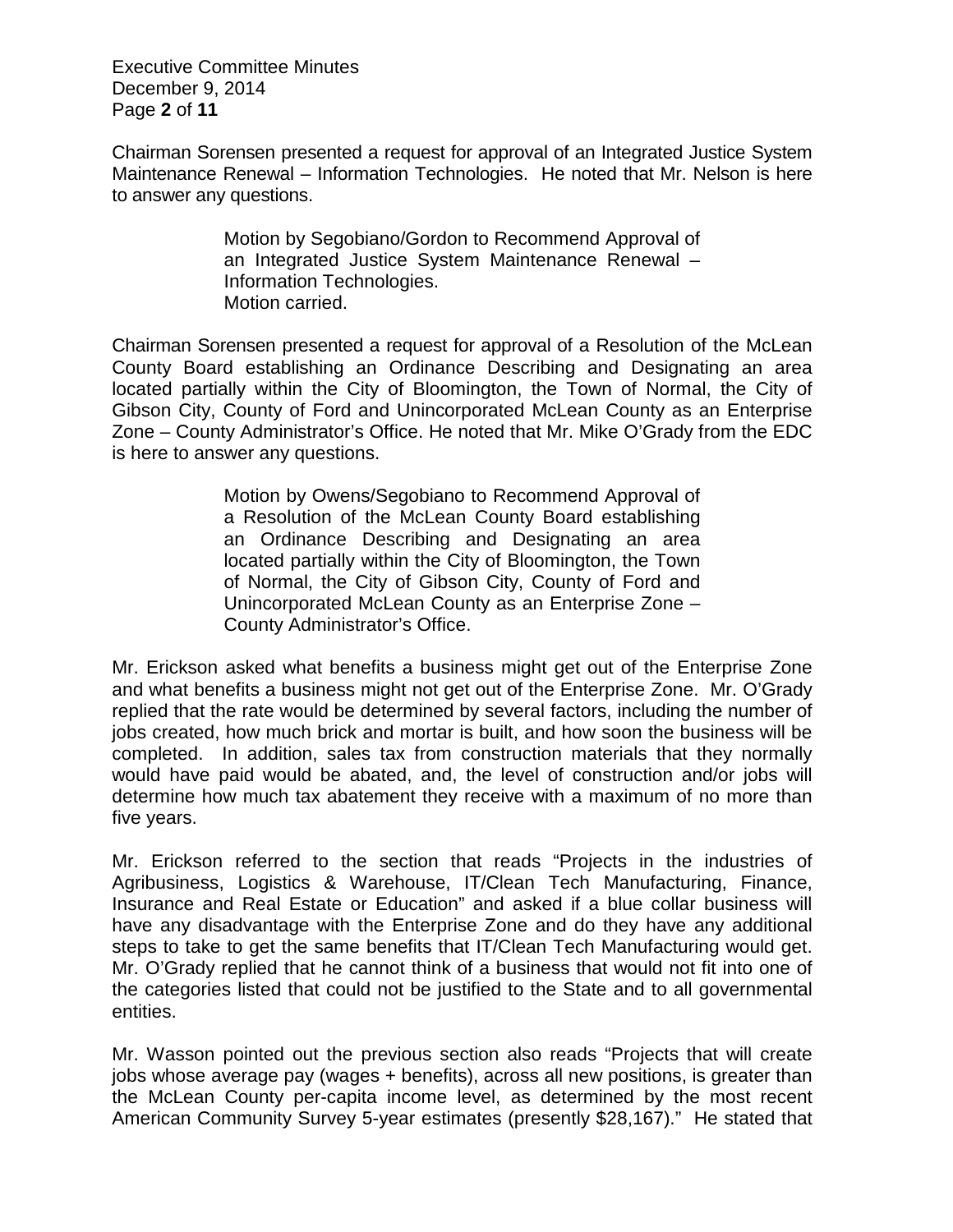Executive Committee Minutes December 9, 2014 Page **3** of **11**

a good paying job creator is going to meet that specification and, therefore, would be eligible for the tax abatements.

Mr. Erickson stated that his concern is the appearance that we were just giving benefits to high-tech industry and not to other jobs. He pointed out that at the last County Board meeting he expressed his opinion that we need to diversify the jobs coming into this County and that no business should be at a disadvantage over another one. Mr. O'Grady pointed out that Mitsubishi Motors was the first benefactor of the original Enterprise Zone.

Mr. Erickson thanked Mr. O'Grady and Mr. Wasson for clarifying and allaying his concerns.

Mr. Caisley asked how many square miles can the Enterprise Zone be. Mr. O'Grady replied that the proposed one will comprise 14.18 square miles, with 15 square miles on reserve. Mr. Wasson added that once the Enterprise Zone is established, the governmental entities can elect to modify the boundaries of their Enterprise Zone. He noted that we could select an additional area and remove other tracts from the Enterprise Zone if it was beneficial to the community and to economic development in the future.

Mr. Caisley asked if the EDC regularly modifies the Enterprise Zone. Chairman Sorensen responded that it has been done many times. He pointed out that the Enterprise Zone was spider-webbed around the windmill farms and when they were done building them, it was contracted back in.

Mr. Caisley asked if there are any areas that can be modified now. Mr. O'Grady replied that there is no need to do so at this time because the Enterprise Zone will expire in a year.

Mr. Owens stated that he received an e-mail from someone asking about the Public Hearing that was held regarding the Enterprise Zone and he wanted to verify that the hearing was done according to the standards that the County would hold a Public Hearing. Mr. O'Grady replied that a notice was placed in the *Pantagraph* that there was going to be a Public Hearing here in the County Board Room. All governmental entities were present and some community members, but no one spoke or requested to speak.

Mr. Gordon asked for an explanation about the expiration of the Enterprise Zone. Mr. Wasson replied that we are applying for a new Enterprise Zone effective January 1, 2016. He indicated that all Enterprise Zones in the State expire December 31, 2015. Mr. Wasson advised that this is our application for a new Enterprise Zone that will be presented to the state.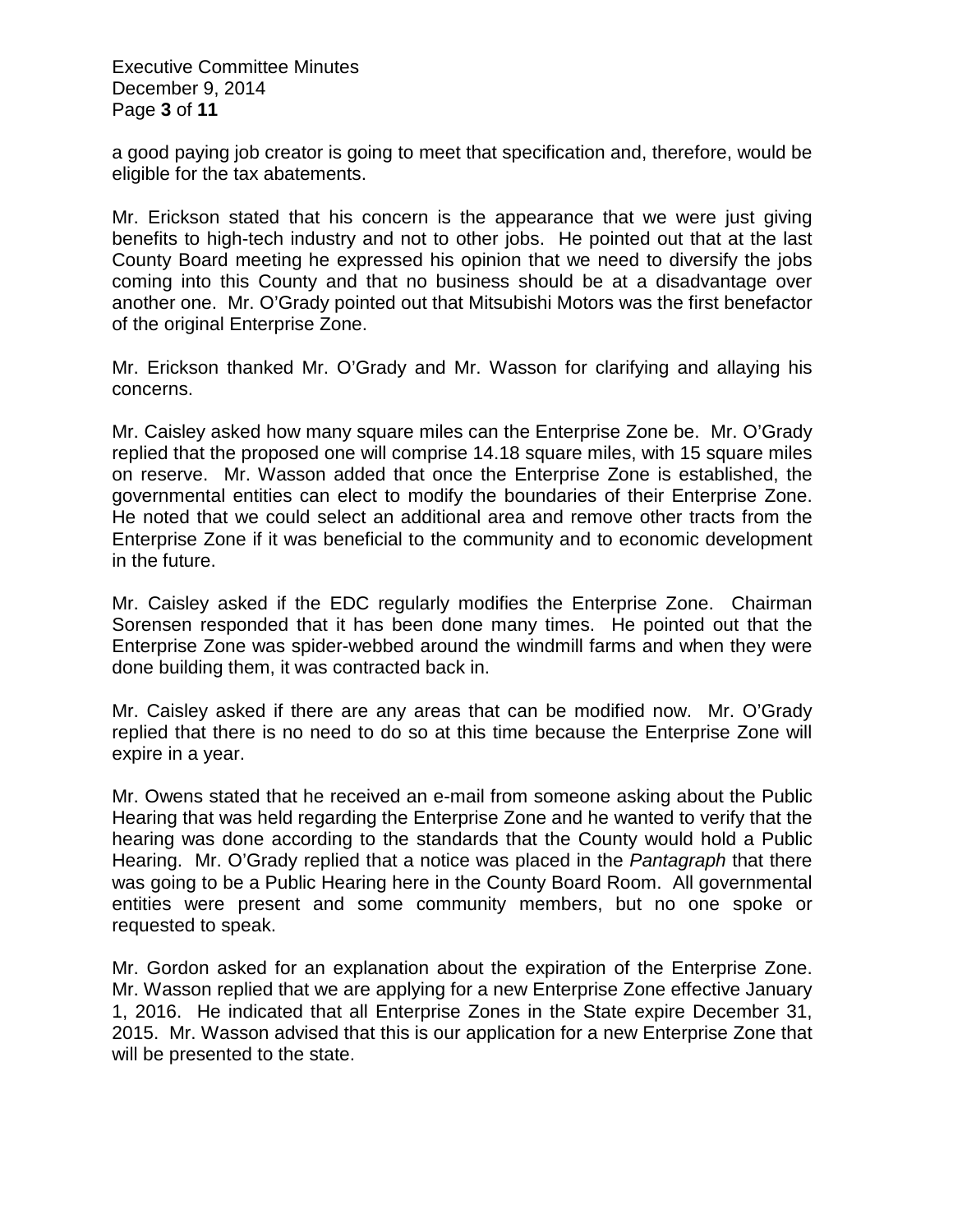Executive Committee Minutes December 9, 2014 Page **4** of **11**

Mr. Segobiano called for the question. Chairman Sorensen asked if there were any objections. Hearing none, he called for a vote on the motion.

Motion carried.

Chairman Sorensen thanked Mr. O'Grady.

Mr. Wasson expressed his appreciation to Mr. O'Grady for filling in in different capacities on a number of occasions with the Economic Development Council over the last couple of years. He advised that next week there will be a new permanent EDC Director, who plans to attend the County Board meeting next week. Mr. Wasson noted that the new Director is planning to meet with small groups of County Board members to discuss their priorities.

Chairman Sorensen presented a request for approval of an Intergovernmental Agreement concerning Enterprise Zone Designation and Operation – County Administrator's Office.

> Motion by Gordon/Segobiano to Recommend Approval of an Intergovernmental Agreement concerning Enterprise Zone Designation and Operation – County Administrator's Office. Motion carried.

Chairman Sorensen presented a request for approval of a Resolution establishing a holiday schedule for County Employees for the Fiscal Year 2015 – County Administrator's Office.

Mr. Wasson noted that a modification has been requested to the Holiday Schedule to supplant a traditional Columbus Day holiday with a Christmas Eve Holiday to provide for better utilization of staff. He added that it is consistent with many other organizations.

> Motion by Owens/Caisley to Recommend Approval of an Ordinance Establishing a Holiday Schedule for County Employees for the Fiscal Year 2015 – County Administrator's Office. Motion carried.

Chairman Sorensen presented a request for approval of an Ordinance establishing County Board meeting Dates for Calendar Year 2015 – County Administrator's Office.

Mr. Robustelli asked that the Board consider adding a joint Council meeting to the schedule this year or the year after. He pointed out that last year was the first joint council meeting in five years. Mr. Robustelli indicated that it serves us well to get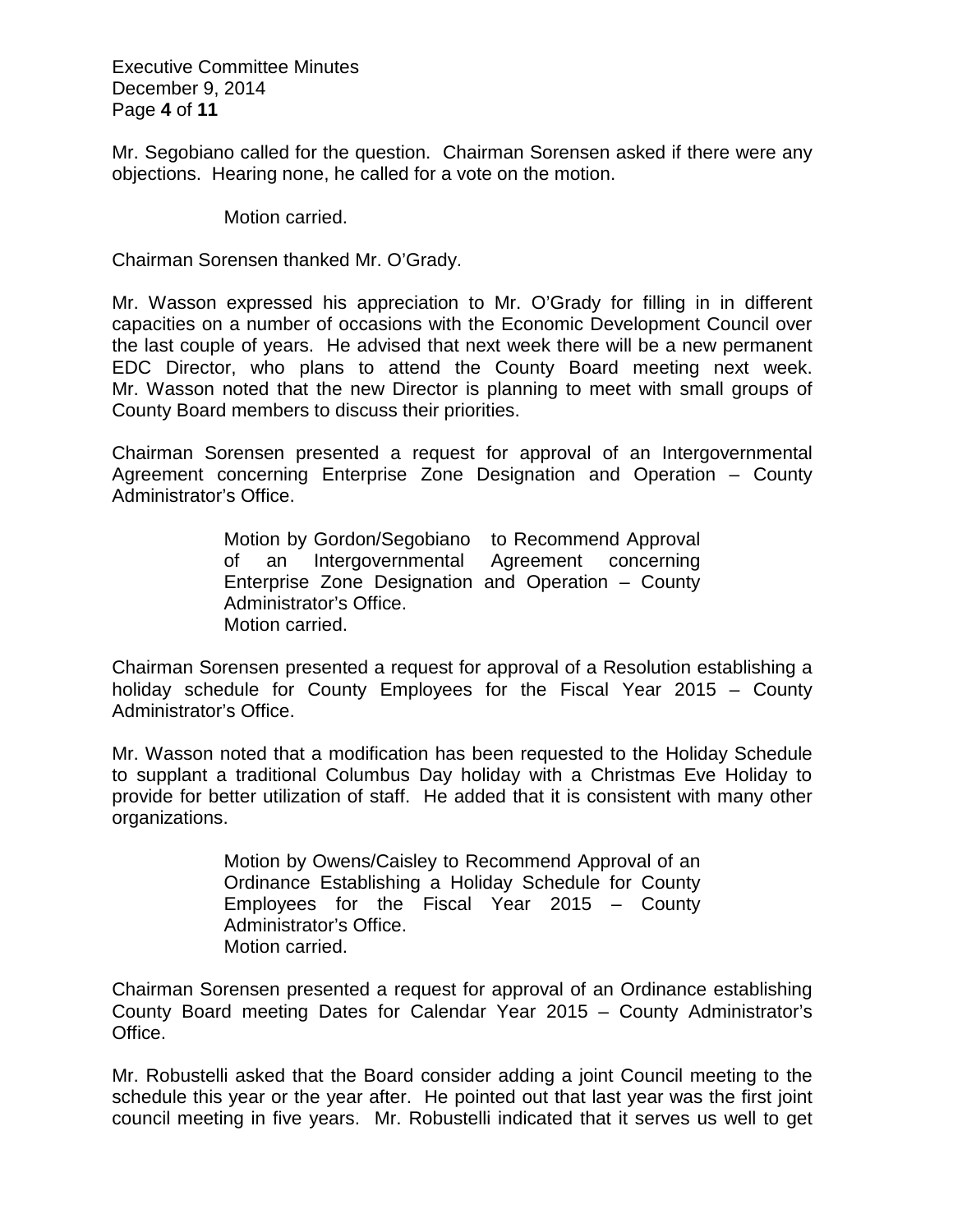Executive Committee Minutes December 9, 2014 Page **5** of **11**

together with our colleagues from other elected bodies, particularly when we are bringing in a new Economic Development Council Director and with the mental health issues. Chairman Sorensen responded that, historically, we held joint council meetings when there was a fifth Monday in a month every few years. He indicated that it got to the point where there weren't enough common agenda items across the bodies so there wasn't a need to hold regularly scheduled joint council meetings. Chairman Sorensen noted that we did host a meeting last year. He indicated that joint meeting dates would not show up on this calendar, rather; it surfaces as the result of a perceived need and a common interest.

> Motion by Buchanan/Segobiano to Recommend Approval of an Ordinance Establishing County Board Meeting Dates for Calendar Year 2015 – County Administrator's Office. Motion carried.

Chairman Sorensen presented a request for approval of Anderson Legislative Consulting, Ltd. Agreement for Services – County Administrator's Office.

> Motion by McIntyre/Segobiano to Recommend Approval of Anderson Legislative Consulting, Ltd. Agreement for Services – County Administrator's Office. Motion carried.

Chairman Sorensen presented a request for approval of Critical Personnel Hiring Requests – County Administrator's Office.

> Motion by Owens/Caisley to Recommend Approval of Critical Personnel Hiring Requests – County Administrator's Office. Motion carried.

Mr. Paul Segobiano, Chairman, Property Committee, advised that the Property Committee brings no items for action to the Executive Committee.

Mr. Segobiano reported that at the last Property Committee meeting a presentation was made to the Committee in regards to anticipated additions to the Law and Justice Center. Next month, the Committee will be given additional cost estimates on several scenarios from which the Property Committee may select, if they select any. Mr. Segobiano stated that if one of the scenarios is selected, that recommendation will go to the Executive Committee and then to the full Board for approval, after which it will go to the Finance Committee to determine a funding process. If no scenario is selected, there will be no action.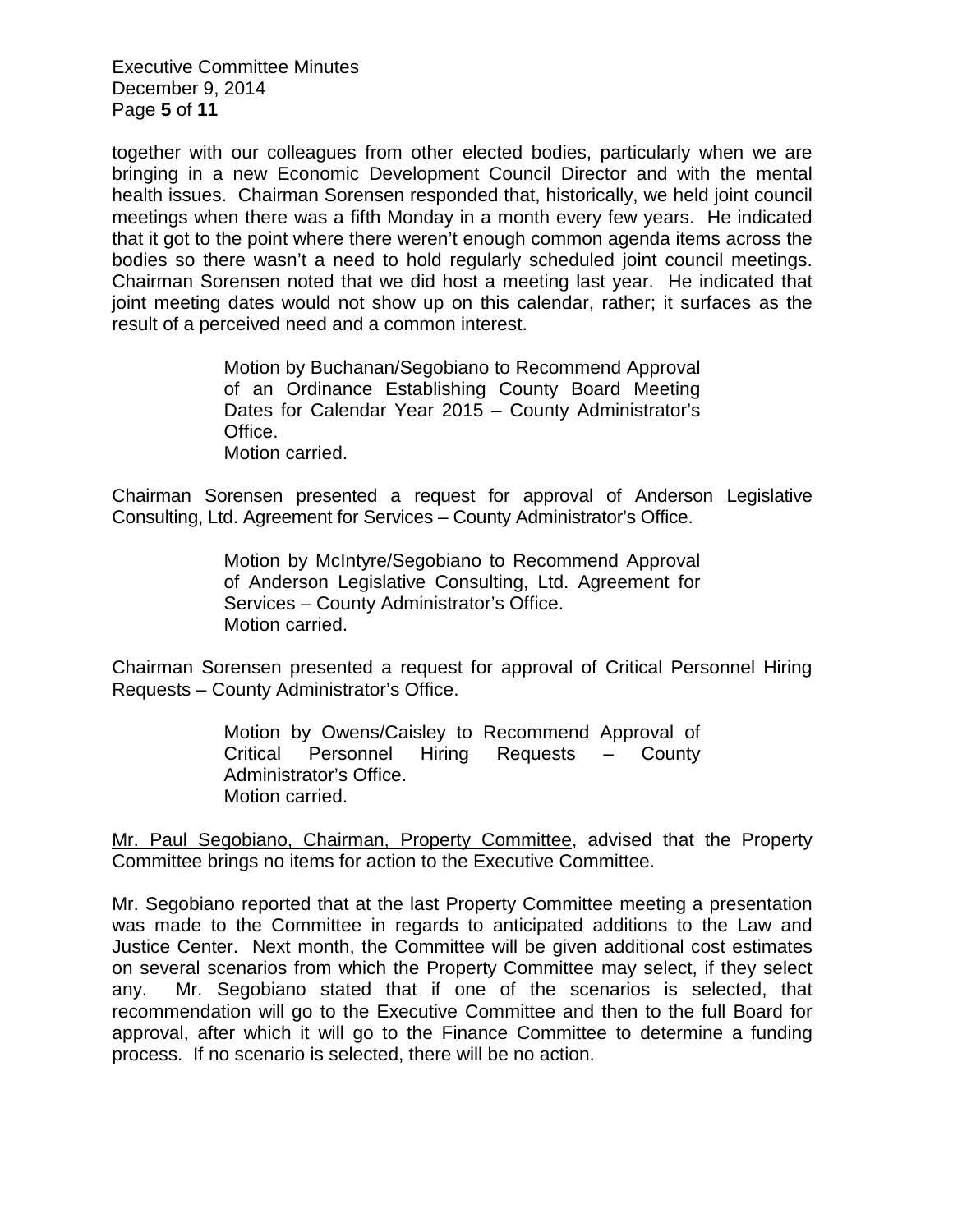Executive Committee Minutes December 9, 2014 Page **6** of **11**

Mr. Owens stated that, since the Property Committee will meet before the Finance Committee in January, there will be a discussion at the Finance Committee on this project should any action be taken by the Property Committee. He noted that there are members on the Finance Committee who have not dealt with funding issues of a major project such as that one. Mr. Owens has requested that Mr. Wasson provide a general overview of funding methods for a large project.

Chairman Sorensen asked if there were any additional questions or comments. Hearing none, he thanked Mr. Segobiano.

Mr. Caisley asked if there will be a new Orientation meeting for new members. Mr. Wasson replied that there will be a meeting in the future.

Mr. William Caisley, Chairman, Justice Committee, presented a request for approval of an Intergovernmental Agreement by and between the Illinois Office of the Comptroller and the Office of the Clerk of the Circuit Court of McLean County regarding Access to the Comptroller's Local Debt Recovery Program – Circuit Clerk's Office. This Agreement would require the State Comptroller hold any monies from tax refunds or lottery winnings back that is owed to the County for fines, fees and child support.

> Motion by Caisley/McIntyre to Recommend Approval of an Intergovernmental Agreement by and between the Illinois Office of the Comptroller and the Office of the Clerk of the Circuit Court of McLean County regarding Access to the Comptroller's Local Debt Recovery Program – Circuit Clerk's Office. Motion carried.

Mr. Caisley presented a request for approval of the renewal of a Grant from the Eleventh Judicial Circuit Family Violence Coordinating Council – Circuit Court. This is a grant of \$17,000.

> Motion by Caisley/Buchanan to Recommend Approval of the renewal of a Grant from the Eleventh Judicial Circuit Family Violence Coordinating Council – Circuit Court. Motion carried.

Mr. Caisley presented a request for approval of an Emergency Appropriation Ordinance Amending the McLean County Fiscal Year 2014 Combined Annual Appropriation and Budget Ordinance, Fund 0001 General Fund, Circuit Court Department 0016 – Circuit Court. He explained that this is a budget adjustment of the Tech Support and Software Update Fee for the Ijuror Software for the Jury Commission Office.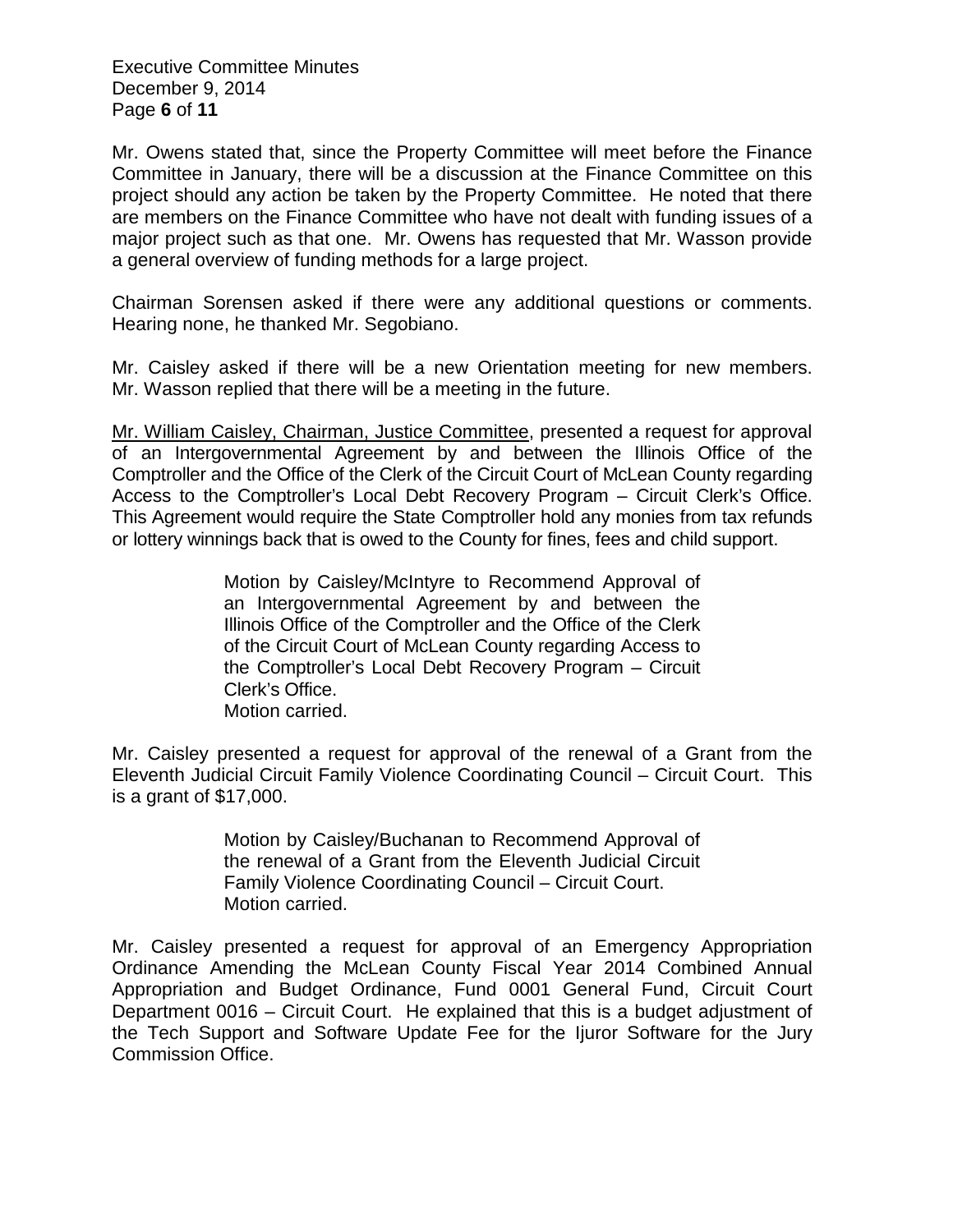Executive Committee Minutes December 9, 2014 Page **7** of **11**

> Motion by Caisley/Gordon to Recommend Approval of an Emergency Appropriation Ordinance Amending the McLean County Fiscal Year 2014 Combined Annual Appropriation and Budget Ordinance, Fund 0001 General Fund, Circuit Court Department 0016 (Tech Support Ijuror Software) – Circuit Court. Motion carried.

Mr. Caisley presented a request for approval to renew a Multi-Disciplinary Team-Domestic Violence Continuation Grant #612074 from the Illinois Criminal Justice information Authority – Court Services; and a request for approval of an Emergency Appropriation Ordinance Amending the McLean County Fiscal Year 2014 Combined Annual Appropriation and Budget Ordinance, Fund 0160 General Fund, Court Services Department 0022 (DV Grant) – Court Services.

> Motion by Caisley/Segobiano to Recommend Approval to Renew a Multi-Disciplinary Team-Domestic Violence Continuation Grant #612074 from the Illinois Criminal Justice Information Authority – Court Services; and to Recommend Approval of an Emergency Appropriation Ordinance Amending the McLean County Fiscal Year 2014 Combined Annual Appropriation and Budget Ordinance, Fund 0160 General Fund, Court Services Department 0022 (DV Grant) – Court Services. Motion carried.

Mr. Caisley presented a request for approval to renew a Multi-Disciplinary Team-Domestic Violence Continuation Grant #613171 from the Illinois Criminal Justice Information Authority – Sheriff's Department; and a request for approval of an Emergency Appropriation Ordinance Amending the McLean County Fiscal Year 2014 Combined Annual Appropriation and Budget Ordinance, Fund 0160 General Fund, Sheriff's Department (DV Grant) – Sheriff's Department.

> Motion by Caisley/Owens to Recommend Approval to Renew a Multi-Disciplinary Team-Domestic Violence Continuation Grant #613171 from the Illinois Criminal Justice Information Authority – Sheriff's Department; and to Recommend Approval of an Emergency Appropriation Ordinance Amending the McLean County Fiscal Year 2014 Combined Annual Appropriation and Budget Ordinance, Fund 0160 General Fund, Sheriff's Department (DV Grant) – Sheriff's Department. Motion carried.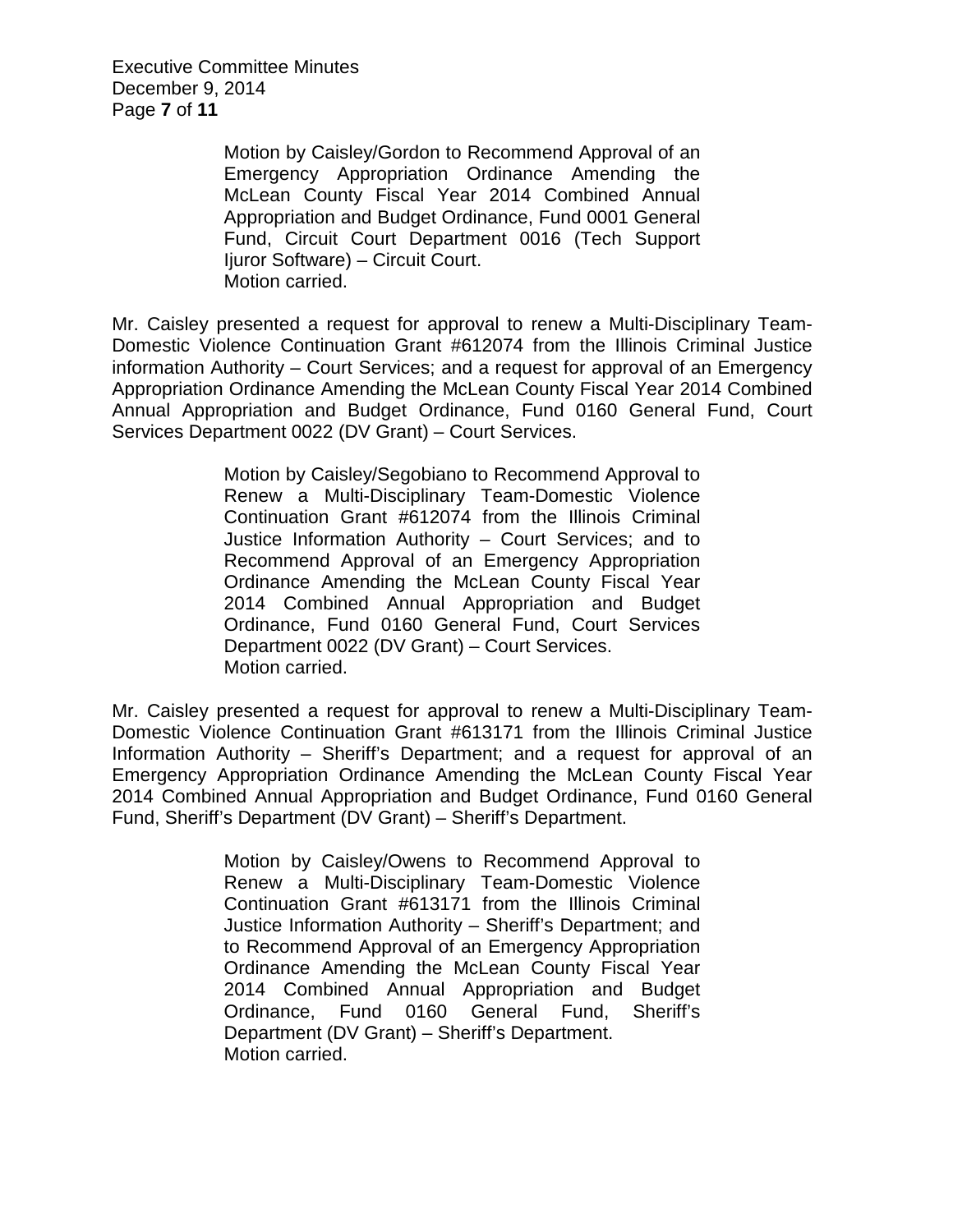Executive Committee Minutes December 9, 2014 Page **8** of **11**

Mr. Caisley presented a request for approval to renew a Multi-Disciplinary Team-Domestic Violence Continuation Grant #611370 from the Illinois Criminal Justice Information Authority – State's Attorney's Office; and a request for approval of an Emergency Appropriation Ordinance Amending the McLean County Fiscal Year 2014 Combined Annual Appropriation and Budget Ordinance, Fund 0160 General Fund, State's Attorney's Office (DV Grant) – State's Attorney's Office.

> Motion by Caisley/McIntyre to Recommend Approval to Renew a Multi-Disciplinary Team-Domestic Violence Continuation Grant #622470 from the Illinois Criminal Justice Information Authority – State's Attorney's Office; and to Recommend Approval of an Emergency Appropriation Ordinance Amending the McLean County Fiscal Year 2014 Combined Annual Appropriation and Budget Ordinance, Fund 0160 General Fund, State's Attorney's Office (DV Grant) – State's Attorney's Office. Motion carried.

Chairman Sorensen asked if there were any questions or comments. Hearing none, he thanked Mr. Caisley.

Mr. Ben Owens, Chairman, Finance Committee, presented a request for approval of an Ordinance of the McLean County Board Amending the 2014 Combined Appropriation and Budget Ordinance for Fund 0106 (In-Person Counselor Program) – Health Department.

> Motion by Owens/Gordon to recommend Approval of an Ordinance of the McLean County Board Amending the 2014 Combined Appropriation and Budget Ordinance for Fund 0106 (In-Person Counselor Program) – Health Department.

Motion carried with Mr. Erickson voting "no."

Mr. Owens presented a request for approval of a Resolution Amending the Fiscal Year 2014 McLean County Full-Time Equivalent Position Resolution associated with an Ordinance to Amend the Fiscal Year 2014 McLean County Combined Appropriation and Budget Ordinance for Fund 0106 (In-Person Counselor Program).

> Motion by Owens/Gordon to Recommend Approval of a Resolution Amending the Fiscal Year 2014 McLean County Full-Time Equivalent Position Resolution associated with an Ordinance to Amend the Fiscal Year 2014 McLean County Combined Appropriation and Budget Ordinance for Fund 0106 (In-Person Counselor Program).

Motion carried with Mr. Erickson voting "no."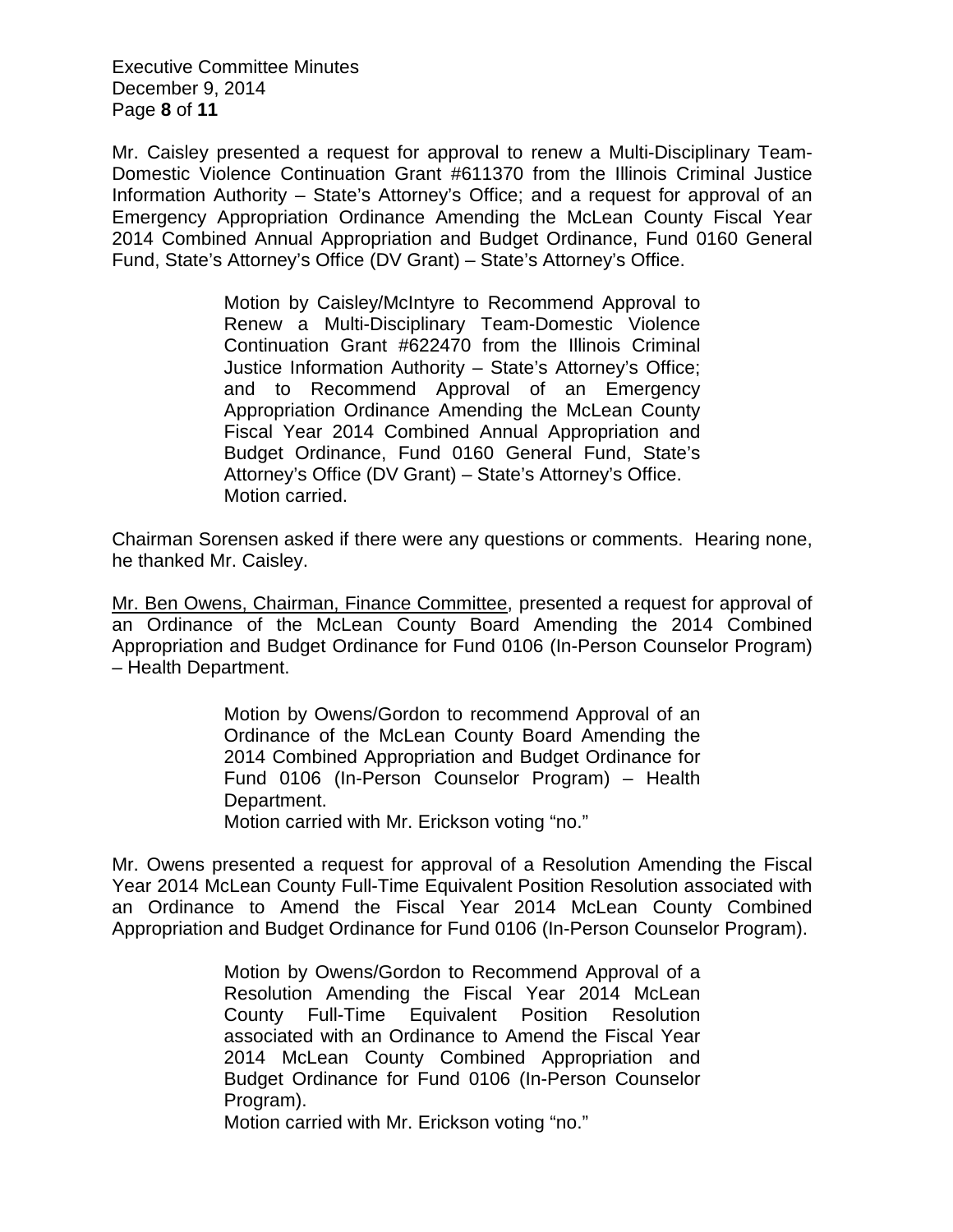Executive Committee Minutes December 9, 2014 Page **9** of **11**

Chairman Sorensen asked if there were any questions or comments. Hearing none, he thanked Mr. Owens.

Mr. George Gordon, Chairman, Land Use and Development Committee, advised that the Land Use and Development Committee brings no items for action to the Executive Committee.

Chairman Sorensen asked if there were any questions or comments. Hearing none, he thanked Mr. Gordon.

Mr. Rich Buchanan, Vice Chairman, Transportation Committee advised that the Transportation Committee brings no items for action to the Executive Committee.

Chairman Sorensen asked if there were any questions or comments. Hearing none, he thanked Mr. Buchanan.

Chairman Sorensen asked when the new Board Orientation meeting is scheduled. Mr. Wasson replied that the meeting will be held after the first of the year, historically just following the January County Board meeting.

Mr. Caisley expressed concern with the new legislation which would increase jury fees, which will be a serious financial burden to the County. He recommended that Anderson Legislative be contacted to see if we can get an Amendatory Veto to make the effective date January 1, 2016 since we have already adopted a budget for this coming year. Chairman Sorensen asked what the projected cost will be to the County. Mr. Wasson replied that, since two-thirds of the County's juror fee cost is mileage versus the actual juror fee, and since the bill that has passed both the House and the Senate eliminates the mileage while increasing juror fees to \$25.00 for the first day and \$50.00 for any additional days, the County will be about \$50,000 over what has been budgeted and anticipated as long as mileage is eliminated.

Mr. Wasson indicated that the way the bill was passed raises concerns with both the State's Mandate's Act and the Fiscal Note Act. Those opinions have been passed to both Metro-Counties and Anderson Legislative lobbyists. Mr. Wasson stated that there is not unity from the county governments' perspective on what is the most appropriate action to take at this point. There are some who believe that a Trailer Bill that has been promised to be introduced would address revenue to compensate for these higher fees. He noted that the County's concern is that unless the state has revenue the Trailer Bill will probably use Court Fees, which we already have a difficult time collecting, and it will become more difficult to collect as they add additional fees.

Mr. Wasson advised that our opposition has been expressed. He indicated that we continue to work with other county governments to try to provide a unified front to encourage action on that legislation.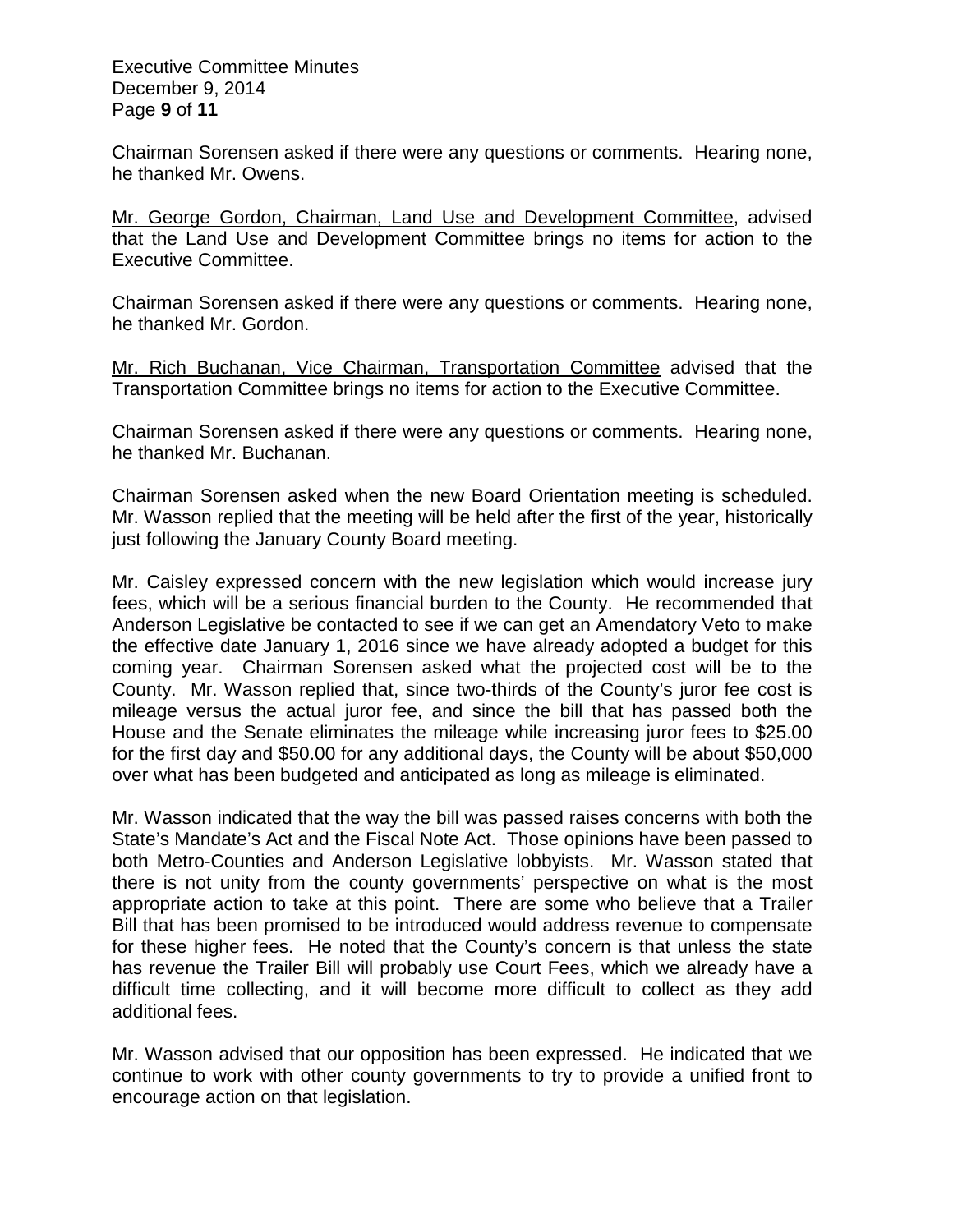Executive Committee Minutes December 9, 2014 Page **10** of **11**

Chairman Sorensen noted that Senate Bill 3075 is the bill to which the Judge is referring. He stated that there are other provisions to that bill, such as reducing civil juries from 12 to six, and giving judges expanded authority to grant other types of expenses to jurors, such as day care. He noted that there are a lot of concerns with the bill.

Mr. Owens asked if the bill is inconsistent with law, and it is still signed by the Governor, is there a possibility of litigation. Mr. Wasson replied that there has been discussion about that and whether or not a coalition can be built to support that action.

Chairman Sorensen presented the November 30, 2014 bills and transfers as recommended and transmitted by the County Auditor for payment. The Fund Total is \$200,593.39 and the Prepaid Total is the same. Chairman Sorensen noted that the memorandum from the Auditor reflects that the Veterans Assistant fund 0136 Capital Assets category is currently running a little bit over budget, which will be corrected with a budget amendment.

> Motion by Owens/Segobiano to recommend Approval of the Executive Committee bills and transfers for November 30, 2014 and as presented to the Committee by the County Auditor. Motion carried.